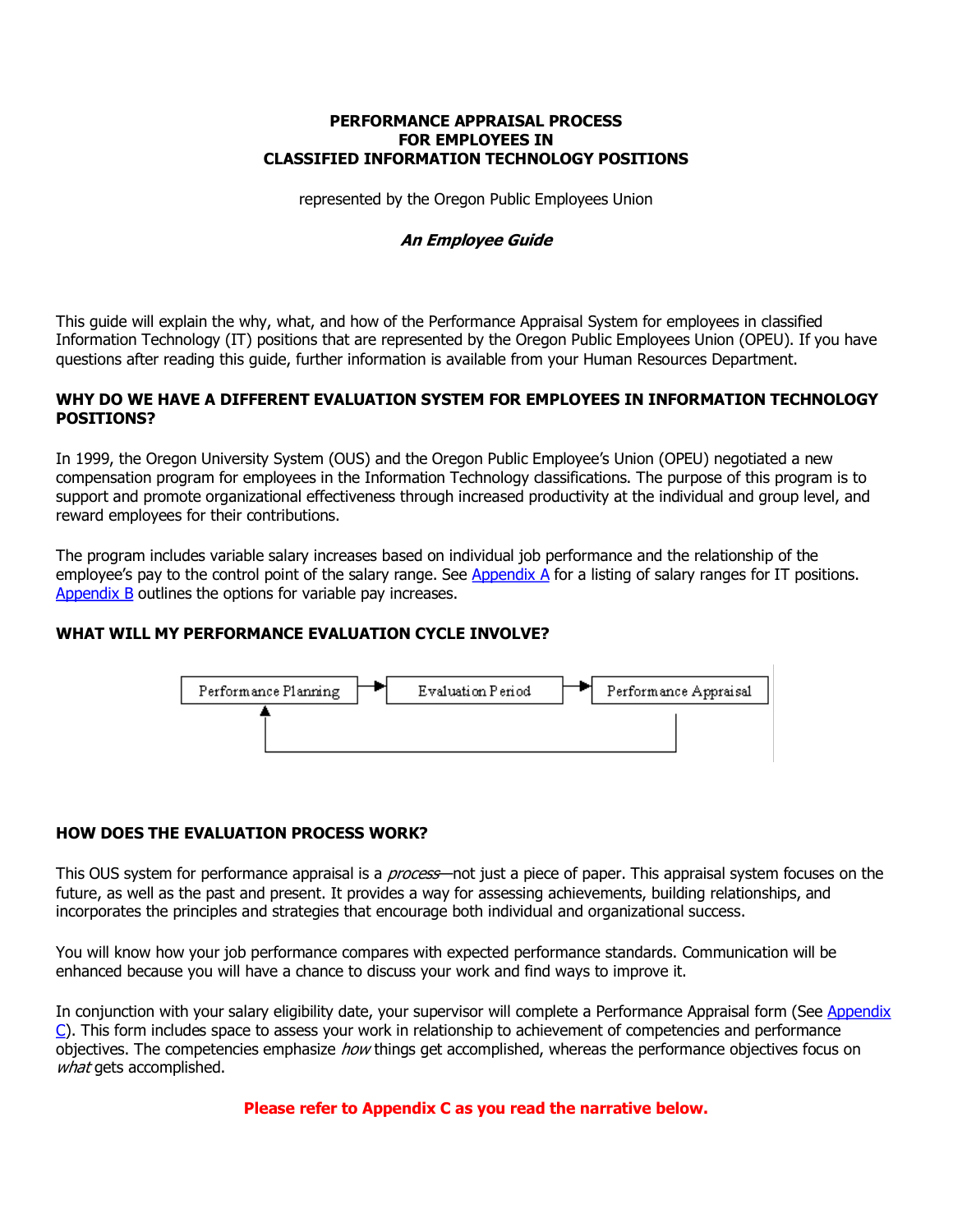## **Competencies** (Section Two)

Competencies provide a road map so that you will know what it takes to do your job well and advance in your career. They include the knowledge, skills, and abilities that are known to be critical to business success of information technology employees.

The competencies are grouped into the following categories:

- · Technical Knowledge
- · Work Coordination
- · Problem Solving/Prevention
- · Communication & Service
- · Accountability

A complete list of the competencies for information technology classifications is attached as [Appendix D](http://www.ous.edu/hr/classpec/DEFINING_COMPETENCIES.htm). These competencies are unique because employees of the Oregon University System who hold information technology positions provided information and assisted in developing them.

## **Performance Standard for Competencies**

For each competency category, your supervisor will identify at least one performance standard that is directly related to your work assignment in Level 1, 2, or 3. The performance standard can either be specific skills and/or behaviors from the list of identified competencies, or another appropriate standard.

## **Rating for Competencies**

At the end of the evaluation period, your supervisor will consider your performance in relation to each competency, and select the rating level that most accurately describes how well you typically performed in each area of responsibility. Your supervisor may request input from you. Following is a description of the rating levels.

OUTSTANDING. Reqularly makes exceptional contributions which have a materially positive impact on the department or organization. Has mastered all job-related skills and possesses a broad range of capabilities. Provides a model for excellence.

CONSISTENTLY EXCEEDS STANDARDS. Consistently exceeds all performance expectations/objectives. Highly skilled in relation to technical requirements of the job. Regularly produces expected accomplishments in all areas of responsibility. Meets difficult challenges. Demonstrates sound judgment and decision-making abilities.

MEETS STANDARDS. *Consistently meets* all job standards and may occasionally exceed performance expectations or objectives. Demonstrates effective performance and is fully qualified to perform job duties with the appropriate amount of direction. Consistently performs in a reliable and professional manner.

DOES NOT FULLY MEET STANDARDS. Has not consistently met job requirements, and may occasionally demonstrate unsatisfactory performance. Has not successfully performed tasks of the job in all areas of major responsibility. May have the ability to complete most assignments, however, immediate improvement and further development must be demonstrated. If this level of performance continues, an Improvement Plan may be required.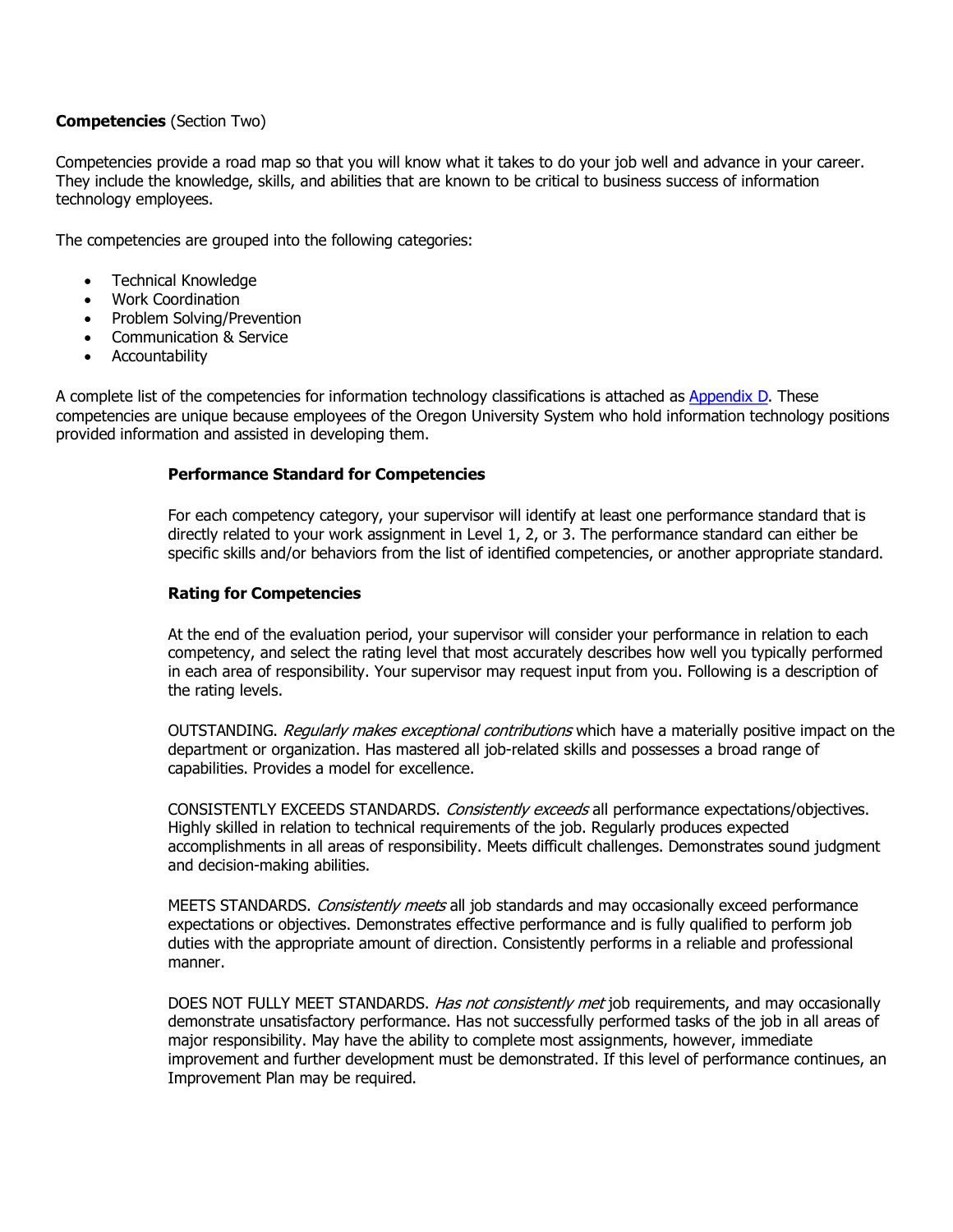# **Performance Objectives** (Section Three)

Performance objectives are reasonable outcomes or projects for the employee to accomplish during the upcoming appraisal period. There is no restriction on the number of objectives for the evaluation period, as long as the workload is realistic. The objectives pertain only to the most important planned work activities. They are not intended to cover all tasks.

Good performance objectives meet the following **SMART** criteria:

## **S = Specific**

State clearly what is to be accomplished in concrete terms that can be easily observed and mutually understood.

## **M = Measurable**

Objectives should be quantifiable, stating exactly what the criteria for success is, how that success will be tracked and measured, and whether the measurement tools are available.

### **A = Attainable**

Can the result be realistically achieved? (Is the process used workable and within the employee's control? Are the needed resources available? Is the time frame reasonable? Is the objective a "reachable" stretch?)

### **R = Realistic**

Based upon the employee's knowledge of the job, the objective should be linked vertically to the organization's goals, as well as being difficult, yet feasible.

### **T = Time Bound**

Each objective should have a clearly defined time frame.

Your supervisor may develop performance objectives through any one of the following methods:

- You and your supervisor may develop the objectives *together;* or
- You and your supervisor may develop the objectives *separately*, then meet and make modifications; or,
- Your supervisor may develop the objectives and review them with you.

## **Standards for Performance Objectives**

For each performance objective, your supervisor will indicate the desired results, either as a quantity or quality, and indicate the manner in which the end results will be achieved in a satisfactory (Meets Standards) manner.

Standards are:

- Relevant to objectives
- · Clearly defined and documented
- · Appropriate considering existing realities
- · Challenging but attainable
- · Understood by and acceptable to constituencies
- Revised as appropriate

# **Weighting of Performance Objectives**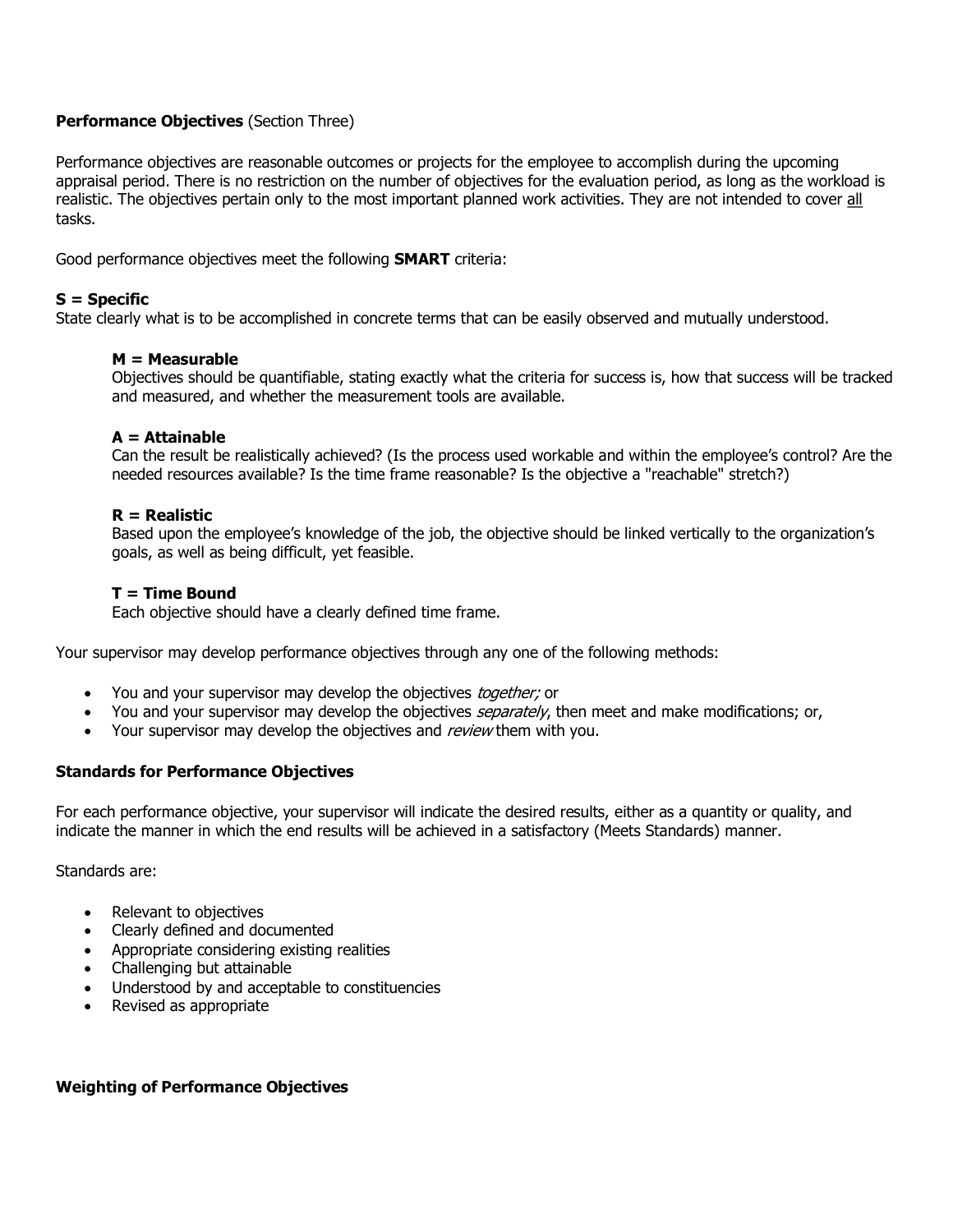Your supervisor will indicate the relative importance of the objective—critical, major, or secondary. Following is a general guideline for defining priorities.

CRITICAL. Must be met or exceeded in order for the unit to meet its objectives. (Planned objectives should include no more than two or three objectives that are critical in nature.)

MAJOR. Must be met or exceeded in order for an individual to be effective.

SECONDARY. Should be met, but will not preclude the individual/unit effectiveness.

## **Sample performance objectives, weights, and standards**

### EXAMPLE #1

Objective: (Critical) Coordinate the technical aspects of the Alpha project and ensure the project is complete by February 1, within the \$600,000 budget, and that the resulting system meets customer specifications.

Performance Standard: "Meets Standards" performance will consist of: 1) completion by deadline, 2) costs at budget, 3) system performance meets customer requirements, and 4) customers sign off that they understand user procedures and are able to operate the system.

### EXAMPLE #2

Objective: (Major) Within the next six months, the employee will define customer requirements for an Alpha System, develop a proposed system solution to meet requirements and obtain customer approval for a mock-up, including input and output formats, computational processes, and quality assurance procedures.

Performance Standard: Customer evaluation of project produces ratings of Fully Satisfactory or better on 1) responsiveness to customer needs 2) timeliness, 3) quality of work, 4) efficiency/cost control, 5) technical performance of system.

### **Results**

At the end of the evaluation period, your supervisor will record your progress toward reaching the desired objectives and standards.

### **Rating for Performance Objectives**

At the end of the evaluation period, your supervisor will consider your performance in relation to each competency, and select the rating level that most accurately describes how well you typically performed in each area of responsibility. Your supervisor may request input from you.

### **Discussion of How Work Was Performed**

If *the way* you performed your work had an impact on the work of your peers, users, or the effectiveness of the unit, your supervisor will explain what knowledge, skills, behaviors, and/or techniques were involved and how they affected your effectiveness.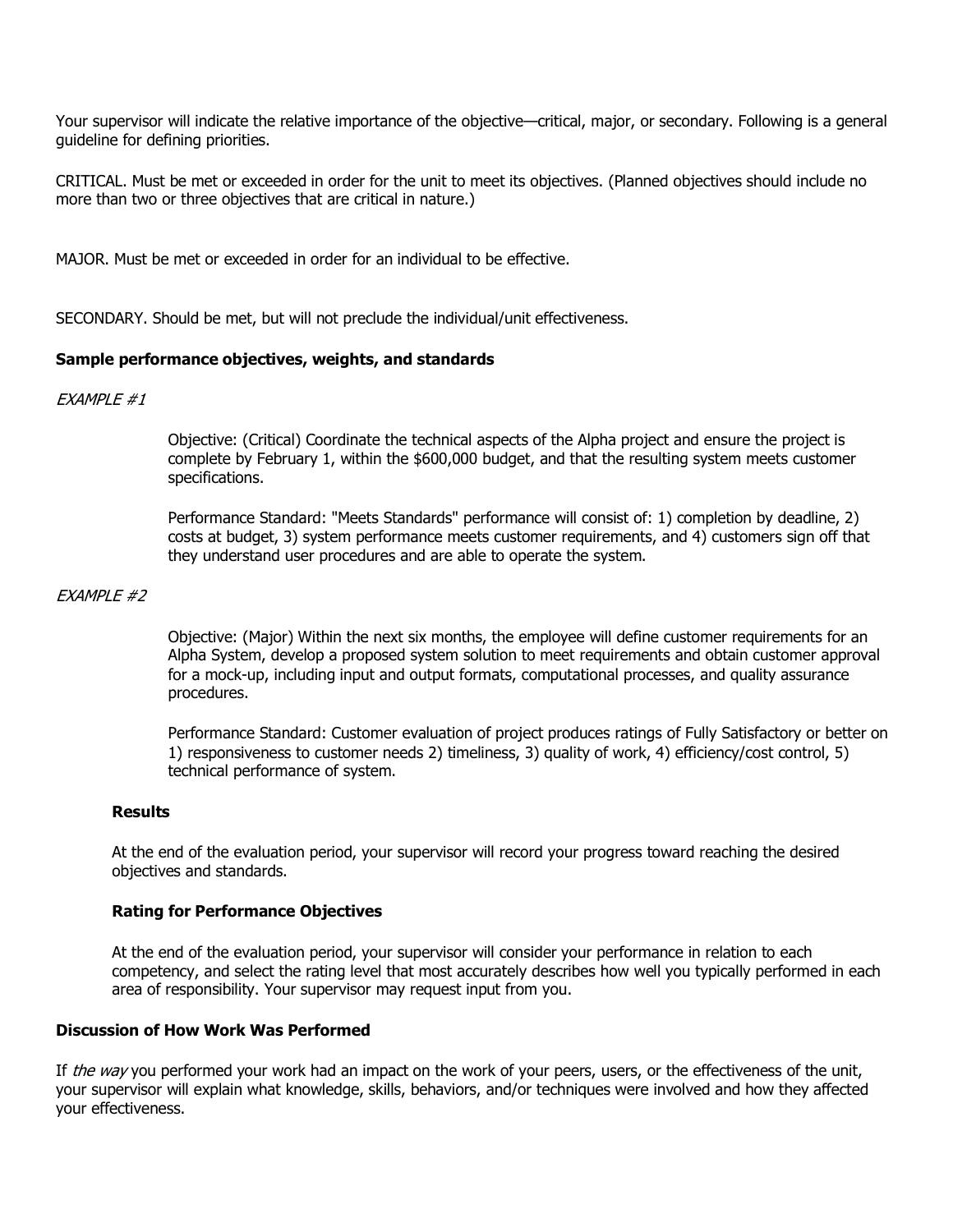## **Unplanned Accomplishments**

This section is provided to record other accomplishments you achieved that you and your supervisor did not include in the original list of planned objectives.

## **Summary Rating (Section Four)**

Your supervisor will base the summary rating on how well you performed in relation to the competencies, performance objectives, the relative weight given to each objective, and other relevant accomplishments. Your supervisor will select the rating level that most accurately describes your overall performance during the evaluation period. The focus will be on job performance—not on personality traits.

> NOTE: When new employees are progressing satisfactorily through their initial appointment to a new or promotional position, but may not yet have had the opportunity to demonstrate all of their skills, supervisors will not normally use the "Does Not Fully Meet Standards" category, as this would unduly penalize the employee for a natural and appropriate learning curve.

If you receive an evaluation of "Meets Standards" or higher, you may request an independent review by a representative from the university/college Human Resources Department (see [Article 69, Section 3,](http://www.ous.edu/hr/itcomp/IT_article69.htm) E).

If you receive less than a satisfactory evaluation (Does Not Fully Meet Standards), your supervisor will meet with you within thirty (30) days of the evaluation to review, in detail, the alleged deficiencies (see Reference Article 57, Section 2, of the OUS/OPEU Collective Bargaining Agreement). In addition, if your supervisor recommends withholding the performance increase, the supervisor will give you notification in writing, including the reasons for withholding the increase, at least fifteen (15) days prior to your salary eligibility date (see Article 57, Section 4. For the initial implementation of the plan, OUS and OPEU have agreed that the date for this notice shall be November 1).

If your supervisor recommends a pay increase of 2% or less, such action shall be considered a "Denial of Performance Increase" under Article 57, Section 4 of the OUS/OPEU collective bargaining agreement. If this occurs, you may file a grievance.

### **Developmental Needs/Plans**

Your supervisor will record any recommended training and development opportunities that will enable you to perform at the desired level. This may involve strengthening job-related skills or keeping up with changes in technology.

The Oregon University System encourages supervisors and employees to find ways of satisfying the employee's professional interests and meeting the objectives of the organization at the same time.

### **Signatures** (Section Five)

You, your supervisor, and the appointing authority (Human Resources representative) must sign the performance appraisal. In addition, your supervisor may request that another person review the performance appraisal. If so, the reviewer will also sign the appraisal.

Your signature does not signify agreement with the review, but only that you have read the evaluation (Article 57, Section 2).